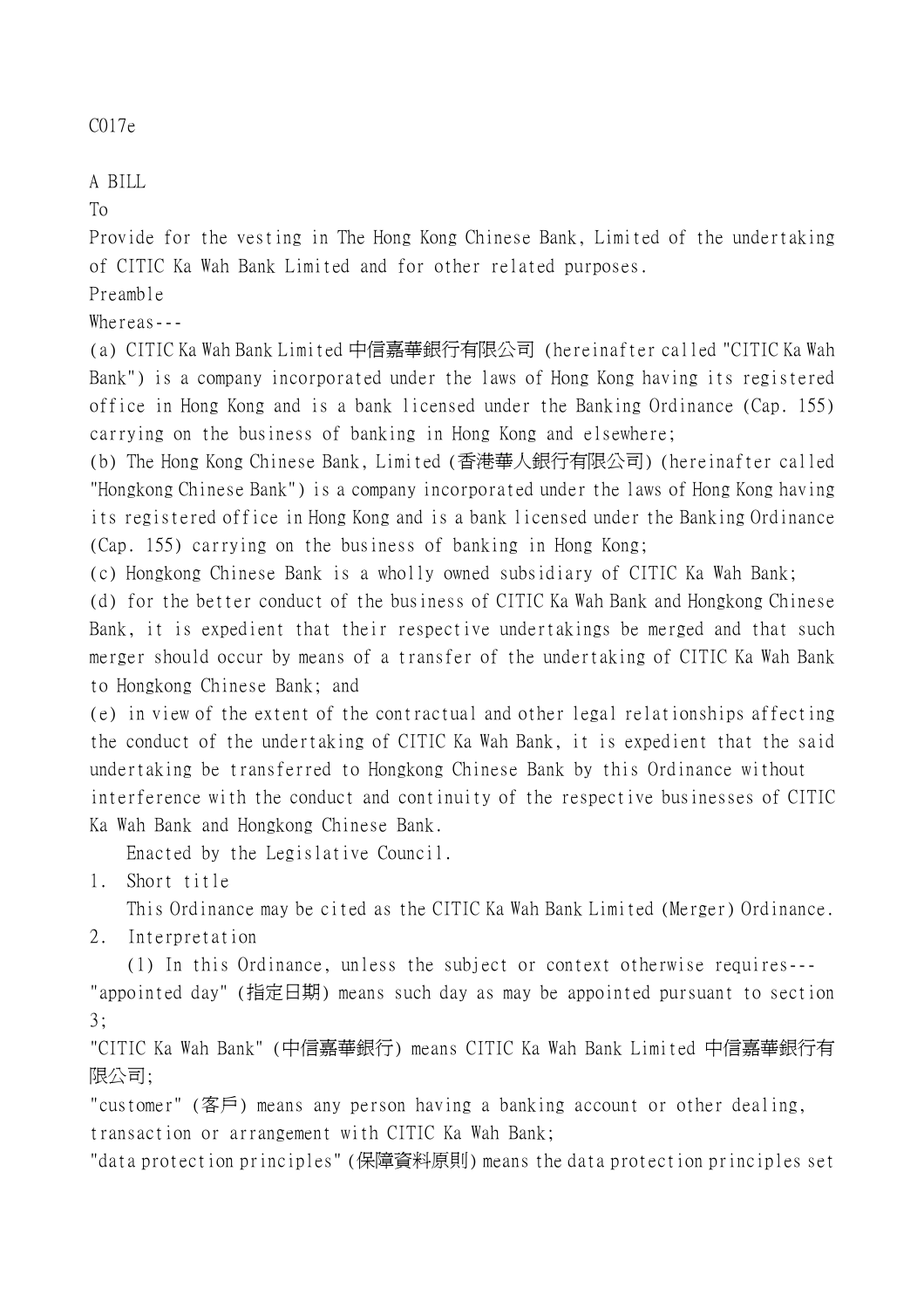out in Schedule 1 to the Personal Data (Privacy) Ordinance (Cap. 486); "excluded property and liabilities" (除外財產及法律責任) means---

(a) the common seal of CITIC Ka Wah Bank;

(b) documents required to be kept by CITIC Ka Wah Bank pursuant to the Companies Ordinance (Cap. 32);

(c) the issued share capital of Hongkong Chinese Bank represented by the paid-up shares beneficially owned by CITIC Ka Wah Bank;

(d) subject to the agreement of Hongkong Chinese Bank, such other property and liabilities of CITIC Ka Wah Bank as may on or before the appointed day be specified by way of a resolution or resolutions of the board of directors of CITIC Ka Wah Bank; "existing" (現有) means existing, outstanding or in force immediately before the appointed day;

"Hongkong Chinese Bank" (香港華人銀行) means The Hong Kong Chinese Bank, Limited (香 港華人銀行有限公司);

"liabilities" (法律責任) includes duties and obligations of every description (whether present or future, actual or contingent);

"Privacy Commissioner" (私隱專員) means the Privacy Commissioner for Personal Data established under section 5(1) of the Personal Data (Privacy) Ordinance (Cap. 486); "property" (財產) means property and assets of every description wheresoever situate and rights of every description (whether present or future, actual or contingent), and includes property held on trust or in a fiduciary capacity and security interests, benefits and powers of every description;

"Registrar of Companies" (公司註冊處處長) means the Registrar of Companies appointed under section 303 of the Companies Ordinance (Cap. 32);

"security interest" (抵押權益) includes a mortgage or charge (whether legal or equitable and including any sub-mortgage), debenture, bill of exchange, promissory note, guarantee, lien, pledge (whether actual or constructive), hypothecation, assignment by way of security, indemnity, right of set-off, flawed asset arrangement, agreement or undertaking (whether in writing or not) or other means (in each case made, granted, arising or subsisting under any applicable law) of securing payment or discharge of a debt or liability (whether present or future, actual or contingent); "undertaking" (業務) means the business and all existing property, reserves and liabilities of CITIC Ka Wah Bank of whatsoever nature other than the excluded property and liabilities;

"will" (遺囑) includes a codicil and any other testamentary writing.

(2) Any reference in this Ordinance to property or liabilities of CITIC Ka Wah Bank is a reference to property or liabilities to which CITIC Ka Wah Bank is for the time being entitled or subject (whether beneficially or in any fiduciary capacity),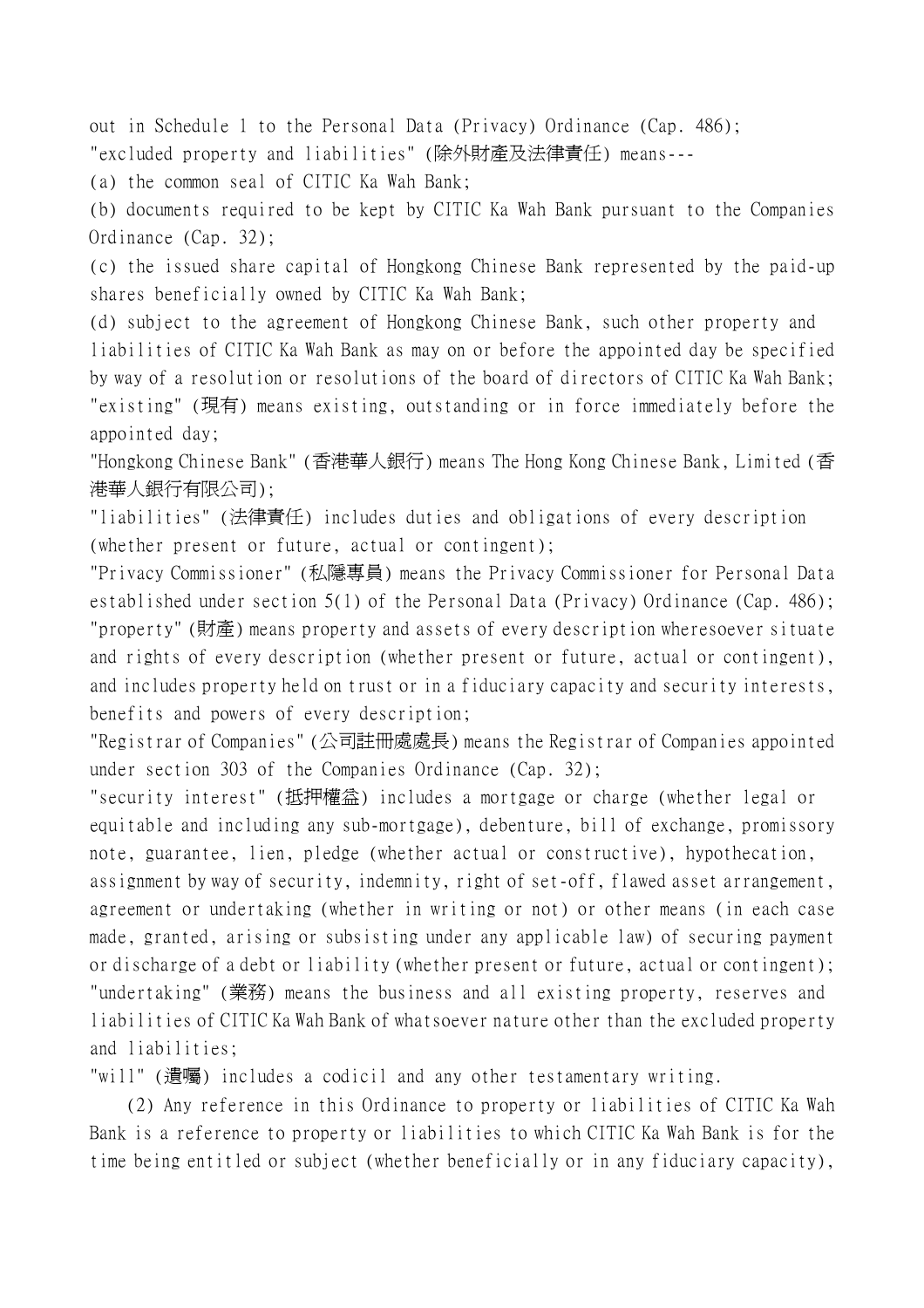wherever such property or liabilities are situated or arise and whether or not capable of being transferred or assigned by CITIC Ka Wah Bank, and whether CITIC Ka Wah Bank is entitled to such property or subject to such liabilities under the laws of Hong Kong or under the laws of any country, territory or place outside Hong Kong.

(3) Any body politic or corporate and any other person or persons whose rights are affected by any of the provisions of this Ordinance shall be deemed to be mentioned herein.

3. Notice of appointed day

(1) The directors of CITIC Ka Wah Bank may appoint a day for the purposes of this Ordinance.

(2) CITIC Ka Wah Bank and Hongkong Chinese Bank shall give joint notice in the Gazette stating the day so appointed save that, in the event that such day proves not to be the appointed day for any reason, CITIC Ka Wah Bank and Hongkong Chinese Bank shall give joint notice in the Gazette to that effect and shall again give joint notice in the Gazette stating the next day so appointed or, as the case may be, the day which was the appointed day.

4. Changes of name and revocation of banking licence

(1) On the appointed day, by virtue of this Ordinance---

(a) the name of CITIC Ka Wah Bank shall, in accordance with this section, be changed to "CITIC International Financial Holdings Limited 中信國際金融控股有限公司";

(b) the name of Hongkong Chinese Bank shall, in accordance with this section, be changed to "CITIC Ka Wah Bank Limited 中信嘉華銀行有限公司"; and

(c) the banking licence of CITIC Ka Wah Bank shall, in accordance with Part V of the Banking Ordinance (Cap. 155), be revoked on and from a day to be appointed by the Monetary Authority which day shall be published in the Gazette.

(2) Not later than 7 days before the appointed day, CITIC Ka Wah Bank shall deliver to the Registrar of Companies a copy of this Ordinance.

(3) The Registrar of Companies shall, pursuant to this Ordinance, register the copy of the Ordinance delivered to him pursuant to subsection (2) and on the appointed day---

(a) shall enter the new name of CITIC Ka Wah Bank in the register in place of its former name and issue to CITIC Ka Wah Bank a certificate of incorporation on change of name stating CITIC Ka Wah Bank's new name; and

(b) shall enter the new name of Hongkong Chinese Bank in the register in place of its former name and issue to Hongkong Chinese Bank a certificate of incorporation on change of name stating Hongkong Chinese Bank's new name.

5. Vesting of the undertaking in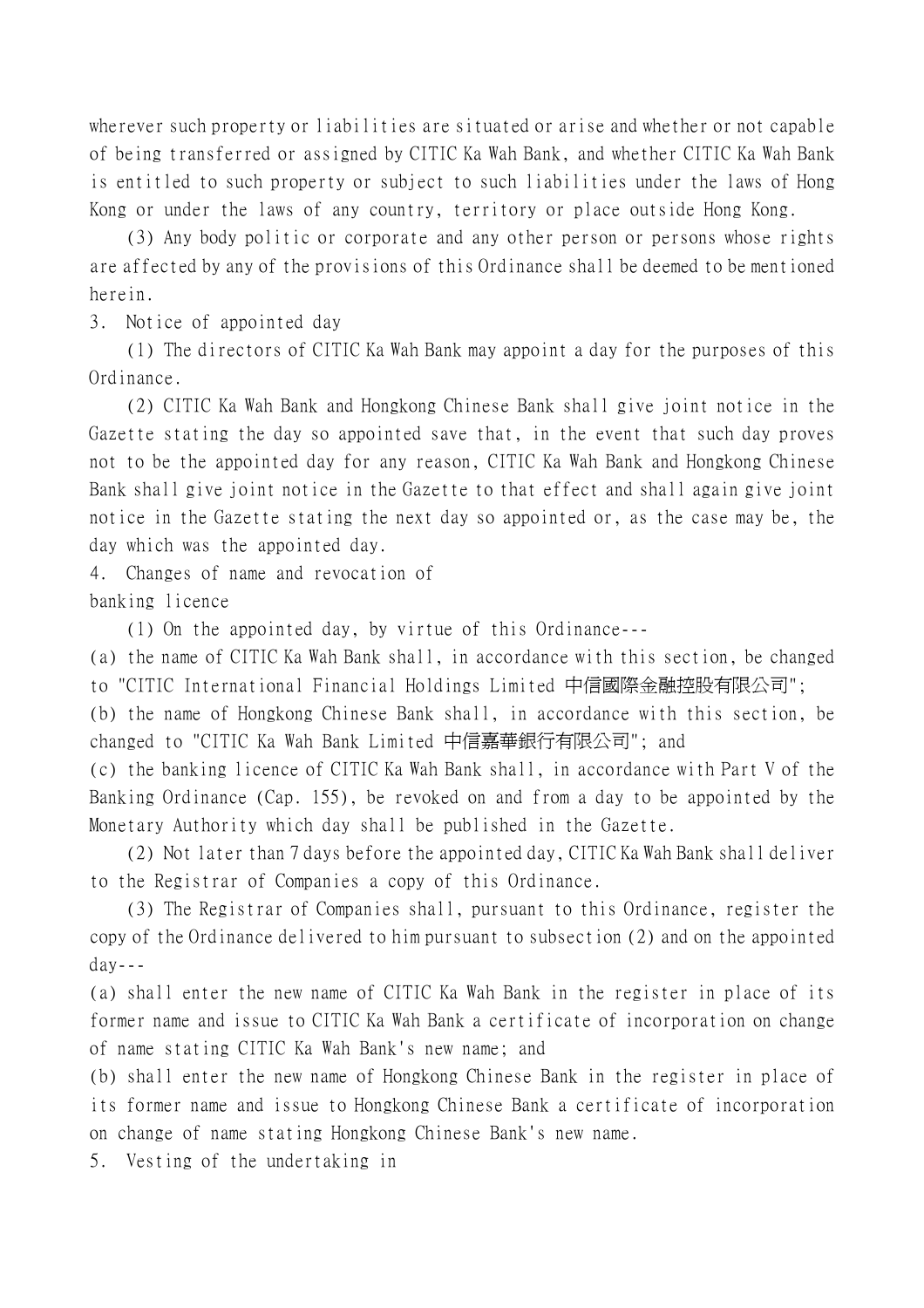Hongkong Chinese Bank

(1) On the appointed day the undertaking shall, by virtue of this Ordinance and without further act or deed, be transferred to, and vest in, Hongkong Chinese Bank to the intent that Hongkong Chinese Bank shall succeed to the whole undertaking as if in all respects Hongkong Chinese Bank were the same person in law as CITIC Ka Wah Bank.

(2) Where the transfer and vesting of any property and liabilities situate in any country, territory or place outside Hong Kong and forming part of the undertaking is governed otherwise than by the laws of Hong Kong, CITIC Ka Wah Bank shall, if Hongkong Chinese Bank so requires, so soon as is practicable after the appointed day, take all necessary steps for securing the effective transfer and vesting thereof in Hongkong Chinese Bank and, pending such transfer and vesting, CITIC Ka Wah Bank shall hold any such property in trust absolutely for Hongkong Chinese Bank.

6. Trust property and wills

(1) Any property vested in Hongkong Chinese Bank by virtue of this Ordinance which immediately before the appointed day was held by CITIC Ka Wah Bank, whether alone or jointly with any other person, as trustee or custodian trustee of any trust deed, settlement, covenant, agreement, will or other instrument (whether originally so appointed or not, and whether appointed under hand or seal, or by order of any court or otherwise), or as executor of the will, or administrator of the estate, of a deceased person or as judicial trustee appointed by order of any court, or in any other fiduciary capacity, shall, on and from the appointed day, be held by Hongkong Chinese Bank alone or, as the case may be, jointly with such other person, in the same capacity upon the trusts, and with and subject to the powers, provisions and liabilities, applicable thereto respectively.

(2) Any existing instrument or order of any court under or by virtue of which any property forming part of the undertaking became vested in CITIC Ka Wah Bank, in any such fiduciary capacity as is referred to in subsection (1) (including in the case of a will any grant of probate thereof), and any provision in such instrument or order, or any existing contract or arrangement, for the payment to, or retention by, CITIC Ka Wah Bank of remuneration for its services in any such fiduciary capacity, shall, on and from the appointed day, be construed and have effect, so far as the context permits, as if for any reference therein to CITIC Ka Wah Bank not being a reference (however worded and whether express or implied) to terms and conditions of, or to a scale of fees of, CITIC Ka Wah Bank, there were substituted a reference to Hongkong Chinese Bank provided always that this subsection shall not prevent Hongkong Chinese Bank from varying the remuneration or scale of fees payable in accordance with the terms of the relevant instrument or order.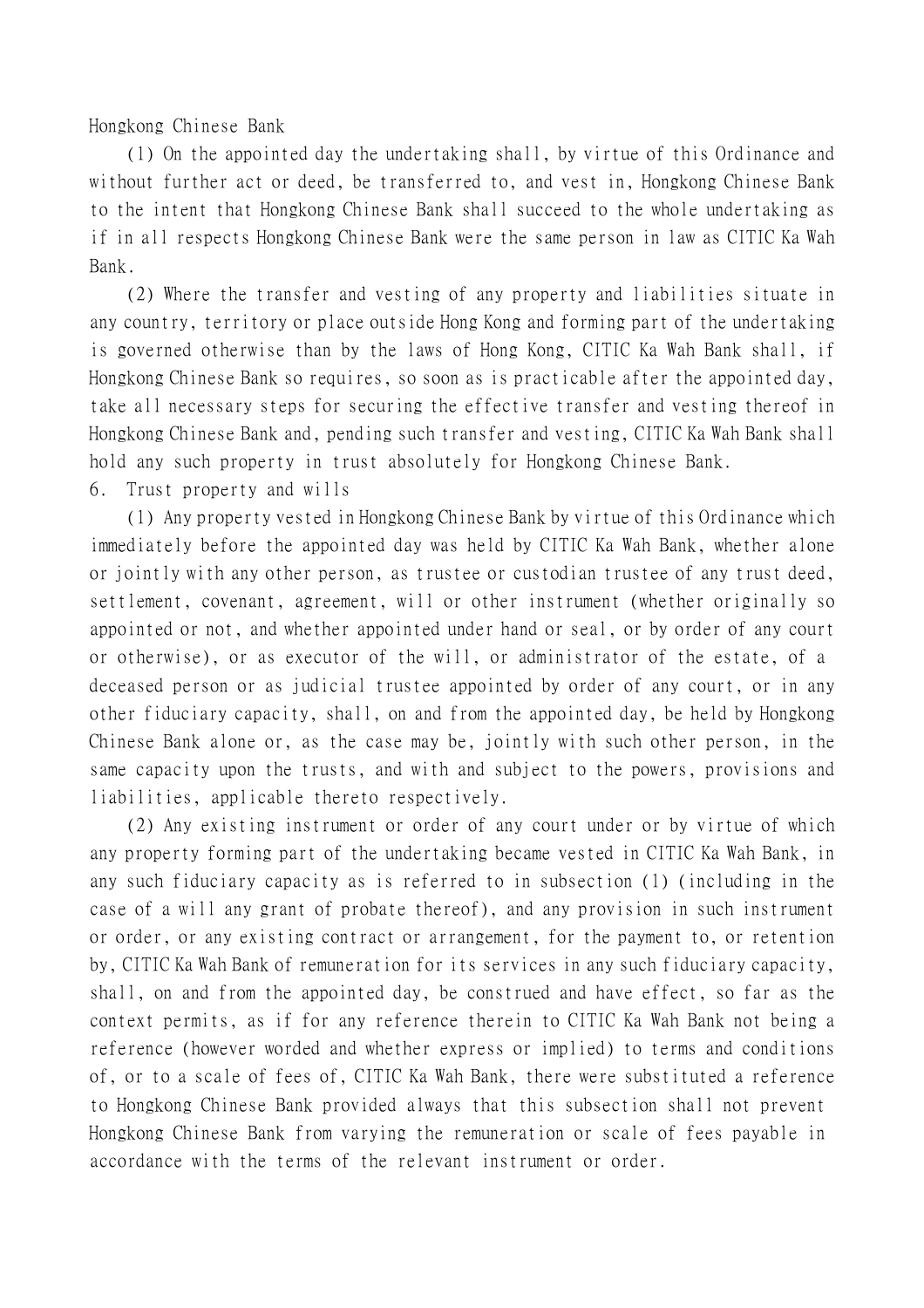(3) Any will made before the appointed day which has not been proved in Hong Kong before the appointed day, and any will made on or after the appointed day, being a will forming part of the undertaking which appoints CITIC Ka Wah Bank to be an executor, trustee or recipient of any property as trustee, shall, on and from the appointed day, be construed and have effect as if for any reference therein to CITIC Ka Wah Bank as such executor, trustee or recipient or otherwise in connection with such appointment, not being a reference (however worded and whether express or implied) to terms and conditions of, or to a scale of fees of, CITIC Ka Wah Bank, there were substituted a reference to Hongkong Chinese Bank.

(4) No testamentary gift shall be adeemed by reason only of the operation of any of the provisions of this Ordinance.

7. Supplementary provisions

Without prejudice to the generality of any other provision of this Ordinance but subject to any provision of this Ordinance to the contrary effect, the following provisions of this section shall have effect other than in relation to the excluded property and liabilities---

(a) All existing contracts, agreements, insurance policies, options, novations, certificates, awards, land grants, conveyances, deeds, leases, licences, notices, permits, guarantees, documents granting or comprising any security interest, bonds, indemnities, mandates, instructions and other instruments and undertakings entered into by, made with, given to or by or addressed to CITIC Ka Wah Bank (whether alone or with any other person and whether as principal or agent and whether in writing or not), shall be construed and have effect on and from the appointed day as if- --

(i) Hongkong Chinese Bank had been a party thereto instead of CITIC Ka Wah Bank;

(ii) for any reference (however worded and whether express or implied) to CITIC Ka Wah Bank there were substituted, as respects anything falling to be done on or after the appointed day, a reference to Hongkong Chinese Bank; and

(iii) any reference (however worded and whether express or implied) to the directors or to any director, officer or employee of CITIC Ka Wah Bank were, as respects anything falling to be done on or after the appointed day, a reference to the directors of Hongkong Chinese Bank or, as the case may require, to such director, officer or employee of Hongkong Chinese Bank as Hongkong Chinese Bank may appoint for that purpose or, in default of appointment, to the director, officer or employee of Hongkong Chinese Bank who corresponds as nearly as may be to the first-mentioned director, officer or employee.

(b) Paragraph (a)(ii) shall, subject to the provisions of section 17, apply to any statutory provision, to any provision of any existing contract to which CITIC Ka Wah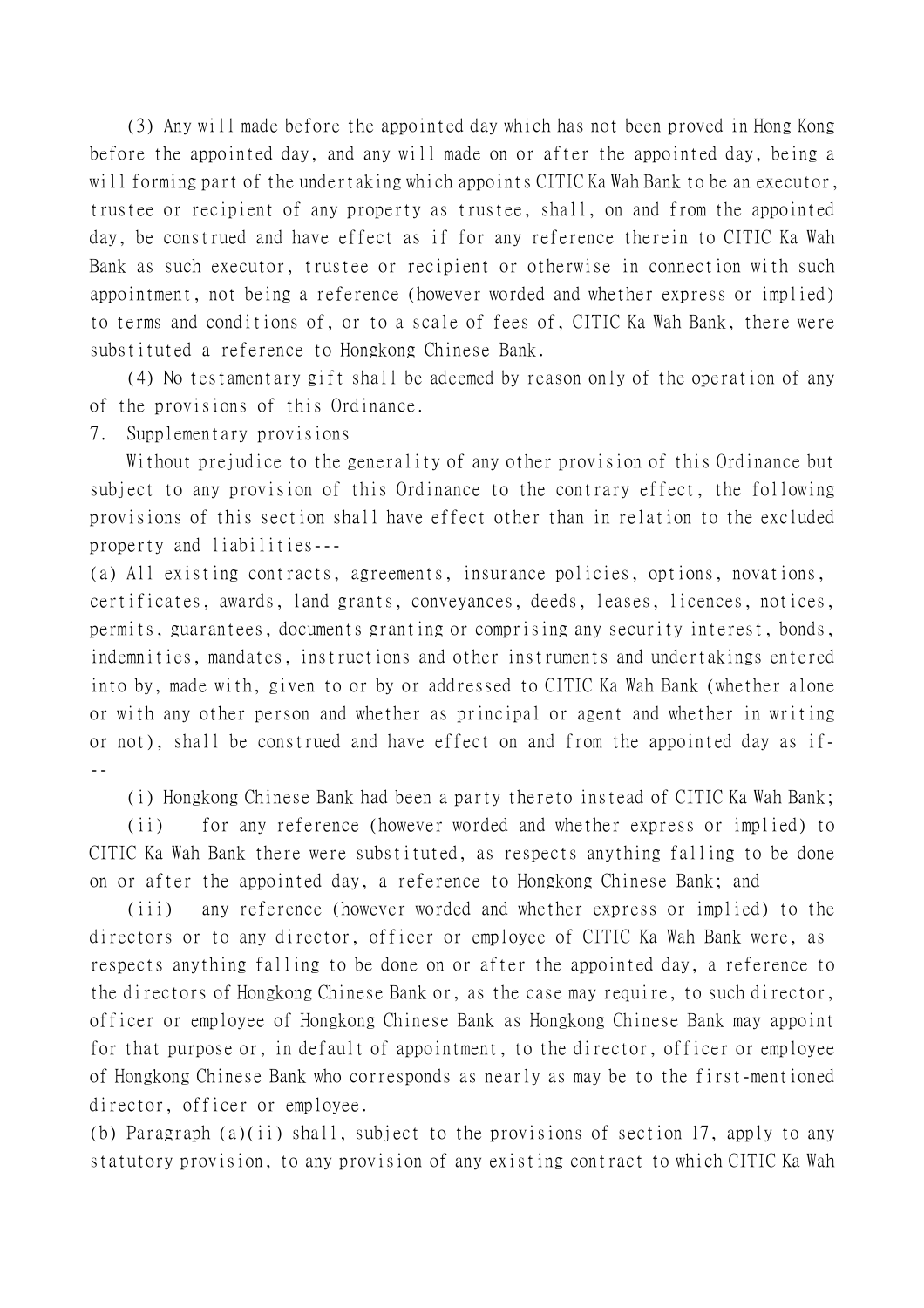Bank was not a party and to any provision of any other existing document (not being a contract or a will) as they apply to a contract to which that paragraph applies. (c) Any account between CITIC Ka Wah Bank and a customer shall, on the appointed day, be transferred to Hongkong Chinese Bank and become an account between Hongkong Chinese Bank and such customer subject to the same conditions and incidents as theretofore; and such account shall be deemed for all purposes to be a single continuing account; and any existing contracts, agreements, insurance policies, options, novations, certificates, awards, land grants, conveyances, deeds, leases, licences, notices, permits, guarantees, documents granting or comprising any security interest, bonds, indemnities, mandates, instructions and other instruments and undertakings entered into by, made with, given to or by or addressed to CITIC Ka Wah Bank (whether alone or with any other person and whether as principal or agent and whether in writing or not), shall be construed and have effect on and from the appointed day as if any reference (however worded and whether express or implied) to such account between CITIC Ka Wah Bank and a customer there were substituted, as respects anything falling to be done on or after the appointed day, and so far as the context permits, a reference to the continuing account between Hongkong Chinese Bank and such customer:

Provided that nothing in this Ordinance shall affect any right of Hongkong Chinese Bank or of any customer to vary the conditions or incidents subject to which any account is kept.

(d) Any existing instruction, order, direction, mandate, power of attorney,

authority, undertaking or consent (whether in writing or not and whether or not in relation to an account) given to or by CITIC Ka Wah Bank, either alone or jointly with another person, shall apply and have effect, on and from the appointed day, as if given to or by Hongkong Chinese Bank or, as the case may be, to or by Hongkong Chinese Bank jointly with such other person.

(e) Any negotiable instrument or order for payment of money drawn on, or given to, or accepted or endorsed by, CITIC Ka Wah Bank, or payable at any place of business of CITIC Ka Wah Bank, whether so drawn, given, accepted or endorsed before, on or after the appointed day, shall have the same effect on and from the appointed day, as if it had been drawn on, or given to, or accepted or endorsed by Hongkong Chinese Bank, or were payable at the same place of business of Hongkong Chinese Bank.

(f) The custody of any document or record, goods or other thing held by CITIC Ka Wah Bank as bailee shall pass to Hongkong Chinese Bank on the appointed day, and the rights and obligations of CITIC Ka Wah Bank under any contract of bailment relating to any such document or record, goods or thing shall on that day become rights and obligations of Hongkong Chinese Bank.

(g) (i) Any security interest held immediately before the appointed day by CITIC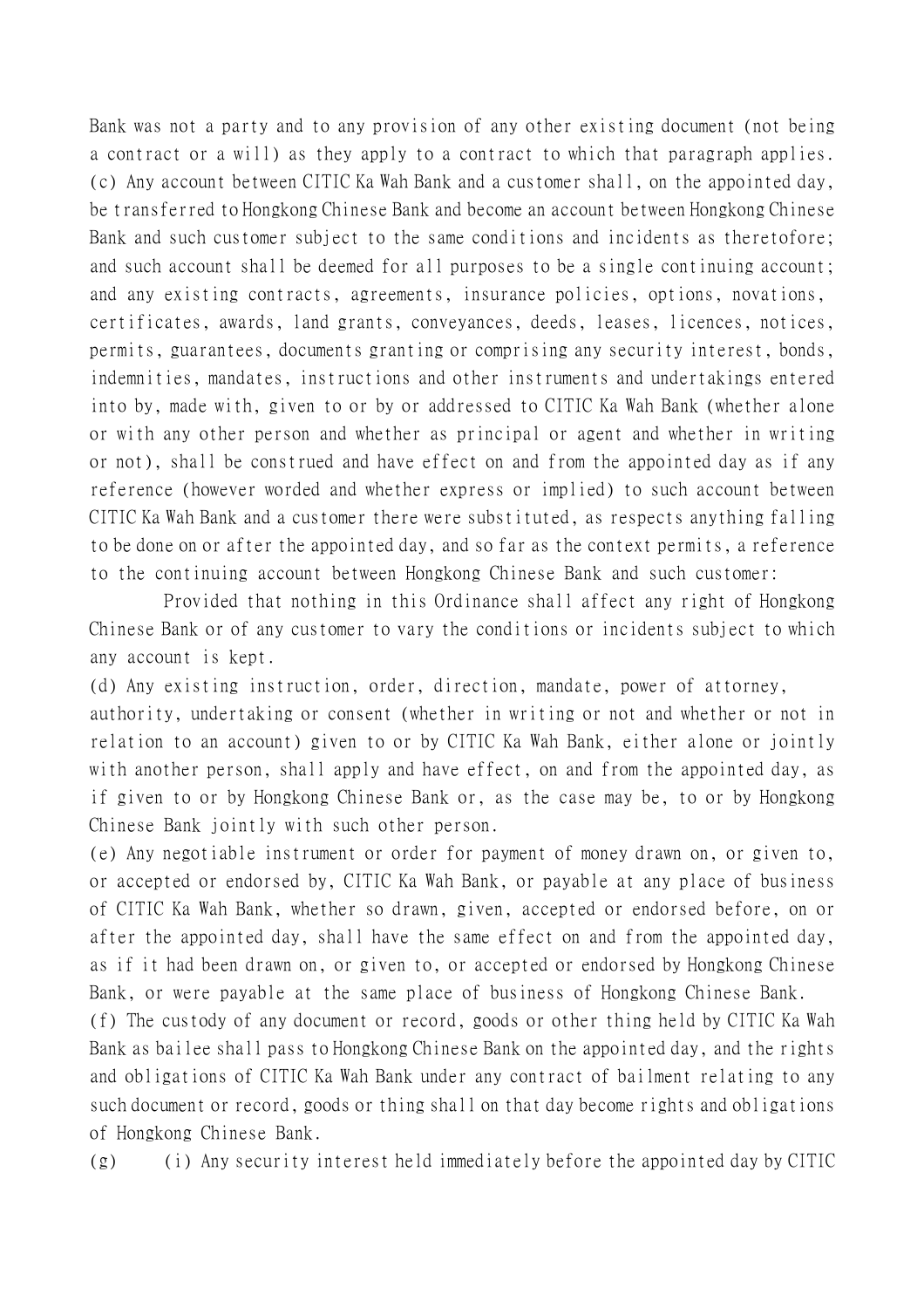Ka Wah Bank, or by a nominee or agent of or trustee for CITIC Ka Wah Bank, as security for the payment or discharge of any liability shall, on and from the appointed day, be held by, or, as the case may require, by that nominee, agent or trustee for, Hongkong Chinese Bank, and be available to Hongkong Chinese Bank (whether for its own benefit or for the benefit of any other person) as security for the payment or discharge of that liability.

(ii) In relation to any security interest vested or deemed to be vested in Hongkong Chinese Bank in accordance with the provisions of this Ordinance and any liability thereby secured, Hongkong Chinese Bank shall be entitled to the rights and priorities and be subject to the obligations and incidents to which CITIC Ka Wah Bank would have been entitled and subject if it had continued to hold the security interest.

(iii) Without prejudice to the generality of subparagraph (ii), in any case where any existing liability subsists between CITIC Ka Wah Bank and Hongkong Chinese Bank in respect of which CITIC Ka Wah Bank or Hongkong Chinese Bank, or a nominee or agent of or trustee for CITIC Ka Wah Bank or Hongkong Chinese Bank holds a security interest, that liability shall, for the purpose of enforcing or realizing that security interest, be deemed to continue in effect notwithstanding the vesting of the undertaking in Hongkong Chinese Bank.

(iv) Any security interest referred to in subparagraph (i), (ii) or (iii) and which extends to future advances or liabilities shall, on and from the appointed day, be available to Hongkong Chinese Bank (whether for its own benefit or for the benefit of any other person) as security for the payment or discharge of future advances and liabilities to the same extent and in the same manner in all respects as future advances by, or liabilities to, CITIC Ka Wah Bank or Hongkong Chinese Bank were secured thereby immediately before that day.

(v) Notwithstanding subparagraph (i), where immediately before the appointed day any security interest would not be available to Hongkong Chinese Bank as security for the payment or discharge of any liability owing to it, or to CITIC Ka Wah Bank as security for the payment or discharge of any liability owing to it, such security interest shall not become available to Hongkong Chinese Bank as security for such liability on and from the appointed day by virtue of this Ordinance, unless--- (A) the terms of such security interest expressly provide otherwise;

(B) Hongkong Chinese Bank obtains the written consent of the person or persons who granted such security interest; or

(C) such security interest arises at general law.

(vi) Notwithstanding subparagraph (ii), where immediately before the appointed day, Hongkong Chinese Bank would not, in respect of any liability owing to it, be entitled to the rights and priorities in relation to any security interest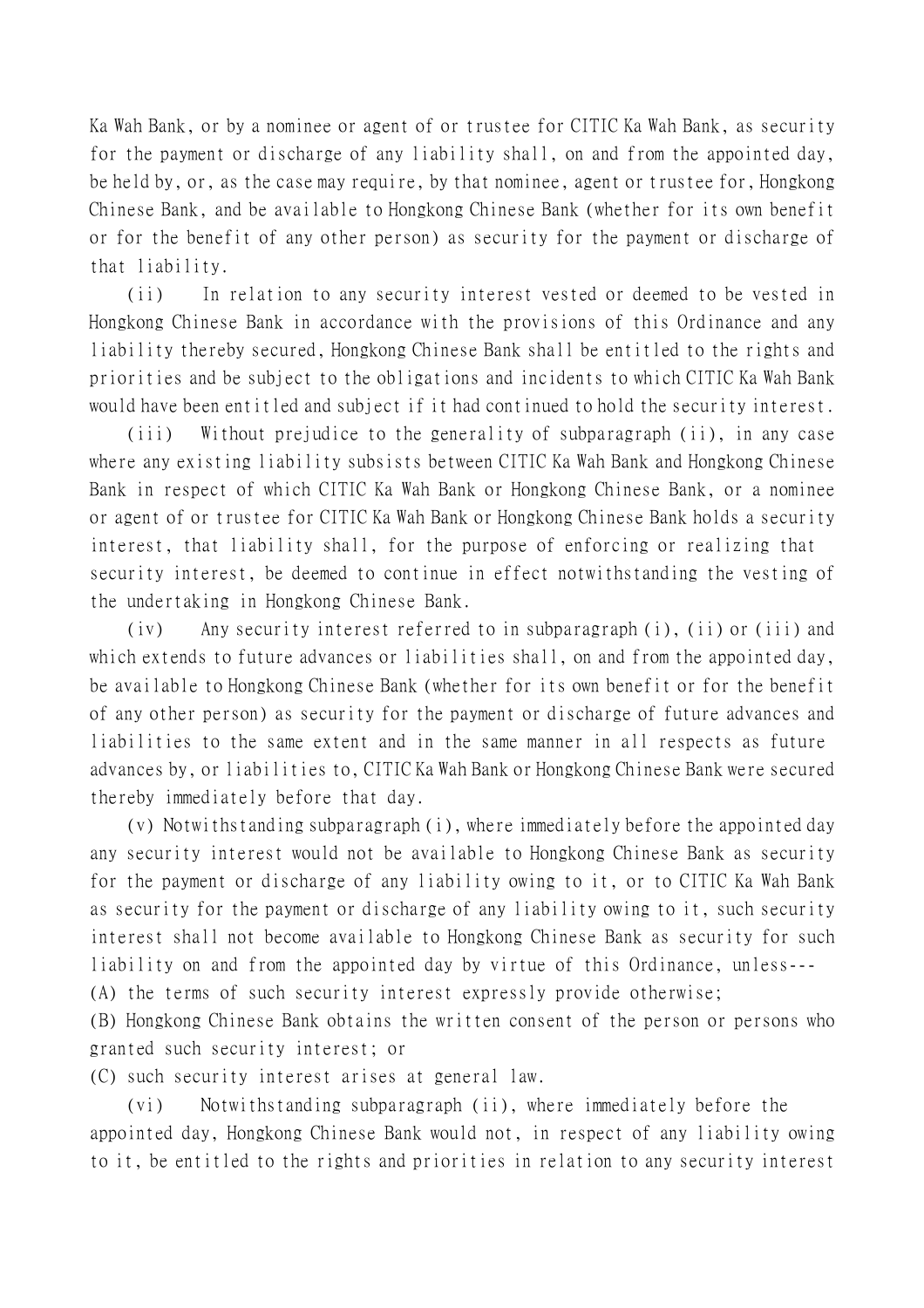then in existence, or CITIC Ka Wah Bank would not, in respect of any liability owing to it, be entitled to the rights and priorities in relation to any security interest then in existence, Hongkong Chinese Bank shall not, in respect of such liability, be entitled to such rights and priorities on and from the appointed day by virtue of this Ordinance, unless---

(A) the terms of such security interest expressly provide otherwise;

(B) Hongkong Chinese Bank obtains the written consent of the person or persons who granted such security interest; or

(C) such security interest arises at general law.

(h) (i) Where by virtue of this Ordinance any right or liability of CITIC Ka Wah Bank becomes or is deemed to become a right or liability of Hongkong Chinese Bank, Hongkong Chinese Bank and all other persons shall, on and from the appointed day, have the same rights, powers and remedies (and in particular the same rights and powers as to taking or resisting legal proceedings or making or resisting applications to any authority) for ascertaining, perfecting or enforcing that right or liability as if it had at all times been a right or liability of Hongkong Chinese Bank; and any legal proceedings or application to any authority existing or pending immediately before the appointed day by or against CITIC Ka Wah Bank may be continued by or against Hongkong Chinese Bank.

(ii) Where any right or liability of CITIC Ka Wah Bank was before the appointed day the subject of arbitral proceedings to which CITIC Ka Wah Bank was a party, Hongkong Chinese Bank shall on and from the appointed day automatically be substituted for CITIC Ka Wah Bank as a party to those proceedings, without the need for consent from any other party or from the arbitrator.

(i) Any judgment or award obtained by or against CITIC Ka Wah Bank and not fully satisfied before the appointed day shall on that day, to the extent to which it is enforceable by or against CITIC Ka Wah Bank, become enforceable by or against Hongkong Chinese Bank.

(j) Any court order which applies to CITIC Ka Wah Bank shall on and from the appointed day apply to Hongkong Chinese Bank instead of to CITIC Ka Wah Bank.

(k) Nothing in this Ordinance shall terminate or prejudicially affect the appointment, authority, rights or powers of any receiver or of any receiver and manager appointed by CITIC Ka Wah Bank, whether alone or with others, before the appointed day.

(l) The Privacy Commissioner may, on and from the appointed day, exercise in respect of Hongkong Chinese Bank any power under the Personal Data (Privacy) Ordinance (Cap. 486) which he could have immediately before the appointed day exercised in respect of CITIC Ka Wah Bank in respect of a breach or alleged breach by CITIC Ka Wah Bank of that Ordinance or the data protection principles; but the transfer to, and vesting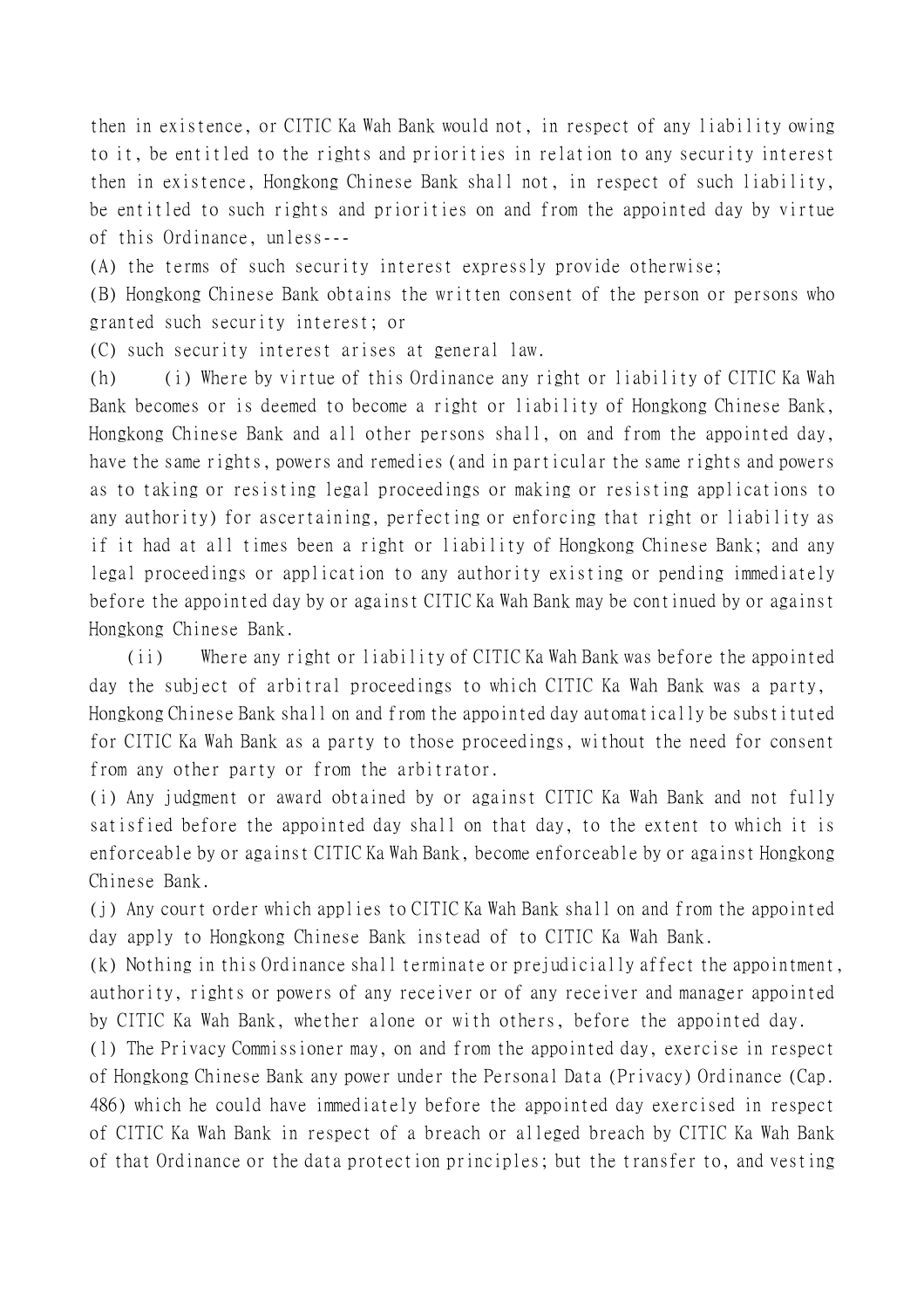in, Hongkong Chinese Bank by this Ordinance of the undertaking of CITIC Ka Wah Bank and any disclosure to Hongkong Chinese Bank of any information in contemplation or as a result thereof shall not amount to a breach of any duty of confidentiality to which CITIC Ka Wah Bank is subject immediately before the appointed day or to a contravention by Hongkong Chinese Bank or CITIC Ka Wah Bank of the Personal Data (Privacy) Ordinance (Cap. 486) or the data protection principles.

8. Accounting treatment of CITIC Ka Wah

Bank and Hongkong Chinese Bank

(1) On and from the appointed day, by virtue of this Ordinance and notwithstanding the provisions of any other Ordinance---

(a) the balance sheets and profit and loss accounts of CITIC Ka Wah Bank and Hongkong Chinese Bank for the accounting period of each company in which the appointed day falls shall be prepared in all respects as if the undertaking had vested in Hongkong Chinese Bank pursuant to section 5 on the first day of such accounting period of Hongkong Chinese Bank;

(b) all property and liabilities of CITIC Ka Wah Bank (other than excluded property and liabilities) shall be transferred to Hongkong Chinese Bank at their carrying value in the accounts of CITIC Ka Wah Bank on the first day of such accounting period of Hongkong Chinese Bank;

(c) each existing reserve of CITIC Ka Wah Bank relating to the property and liabilities vested in Hongkong Chinese Bank by virtue of this Ordinance as reflected in the accounts of CITIC Ka Wah Bank on the first day of such accounting period of Hongkong Chinese Bank shall be transferred to and for all purposes be and become a reserve of Hongkong Chinese Bank; and

(d) the amount, description and character of every reserve of Hongkong Chinese Bank which shall come into being pursuant to paragraph (c) shall be the same in all respects as those of the corresponding existing reserve of CITIC Ka Wah Bank immediately before the first day of such accounting period of Hongkong Chinese Bank, and all enactments and rules of law shall apply to or in respect of every such reserve of Hongkong Chinese Bank in the same manner in all respects as they applied to or in respect of the corresponding existing reserve of CITIC Ka Wah Bank immediately before the first day of such accounting period of Hongkong Chinese Bank.

(2) Every reference in subsection (1) to an existing reserve shall include a reference to any reserve or similar provision, irrespective of its name or designation (and whether the amount thereof be positive or negative in nature) and, without prejudice to the generality of the foregoing, every such reference shall include a reference to any sums standing to the credit (or debit) of any profit and loss account.

(3) Without prejudice to the generality of subsection (1), any profits or losses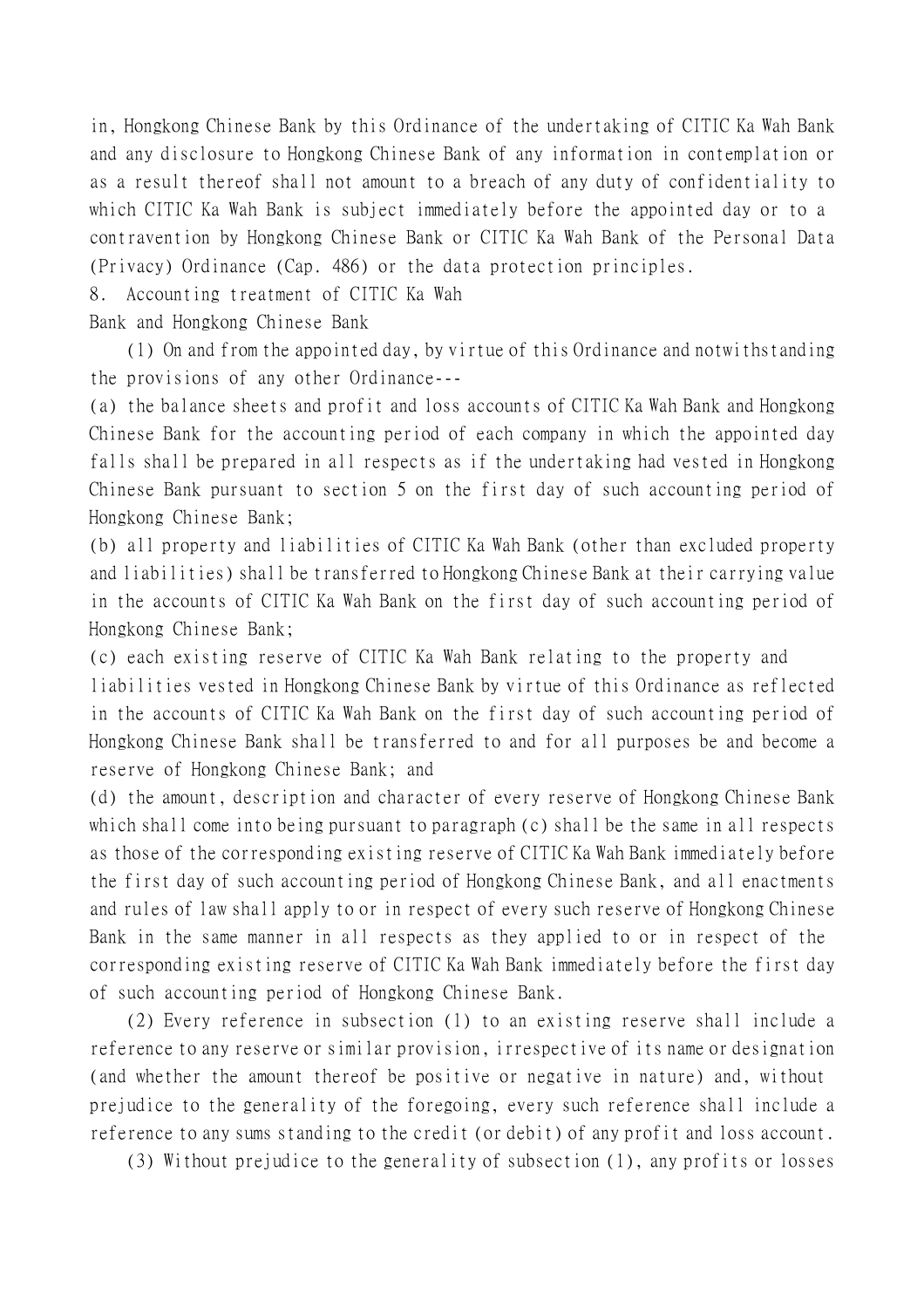of CITIC Ka Wah Bank earned or incurred after the beginning of the financial year of CITIC Ka Wah Bank in which the appointed day shall occur, shall on and from the appointed day, by virtue of this Ordinance, be treated for all purposes as profits or, as the case may be, losses, of Hongkong Chinese Bank.

9. Taxation and revenue matters

(1) For the purposes of the Inland Revenue Ordinance (Cap. 112), on and from the appointed day Hongkong Chinese Bank shall be treated as if it were the continuation of and the same person in law with regard to the undertaking as CITIC Ka Wah Bank.

(2) Accordingly (and without affecting the generality of subsection (1))--- (a) a vesting or deemed vesting in Hongkong Chinese Bank of any property or liabilities by virtue of this Ordinance does not constitute a sale or other disposal of or a change in the nature of that property or the liability for any purpose under the Inland Revenue Ordinance (Cap. 112);

(b) the aggregate amount of any losses sustained by CITIC Ka Wah Bank which are capable of but have not been carried forward and set off against assessable profits of CITIC Ka Wah Bank for the purposes of section 19C of the Inland Revenue Ordinance (Cap. 112) as at the end of the last complete financial year of CITIC Ka Wah Bank are deemed to be losses of Hongkong Chinese Bank and, accordingly, available for set off against the assessable profits of Hongkong Chinese Bank (or Hongkong Chinese Bank's share of assessable profits of a partnership in which it is a partner) for the purposes of that Ordinance.

(3) The profits or losses of CITIC Ka Wah Bank treated as profits or losses of Hongkong Chinese Bank in accordance with section 8(3)---

(a) shall not be taken into account for the purpose of computing the profits and losses of CITIC Ka Wah Bank which are chargeable to tax under Part IV of the Inland Revenue Ordinance (Cap. 112) for any year of assessment; and

(b) shall be taken into account for the purpose of computing the profits or losses of Hongkong Chinese Bank which are chargeable to tax under Part IV of the Inland Revenue Ordinance (Cap. 112) for the year of assessment the basis period for which includes the appointed day.

10. Contracts of employment

(1) Section 7(a) shall apply to a contract for the employment of any person by CITIC Ka Wah Bank and employment with CITIC Ka Wah Bank and Hongkong Chinese Bank under any such contract shall be deemed for all purposes to be a single continuing employment.

(2) No director, secretary or auditor of CITIC Ka Wah Bank shall by virtue only of this Ordinance become a director, secretary or auditor, as the case may be, of Hongkong Chinese Bank.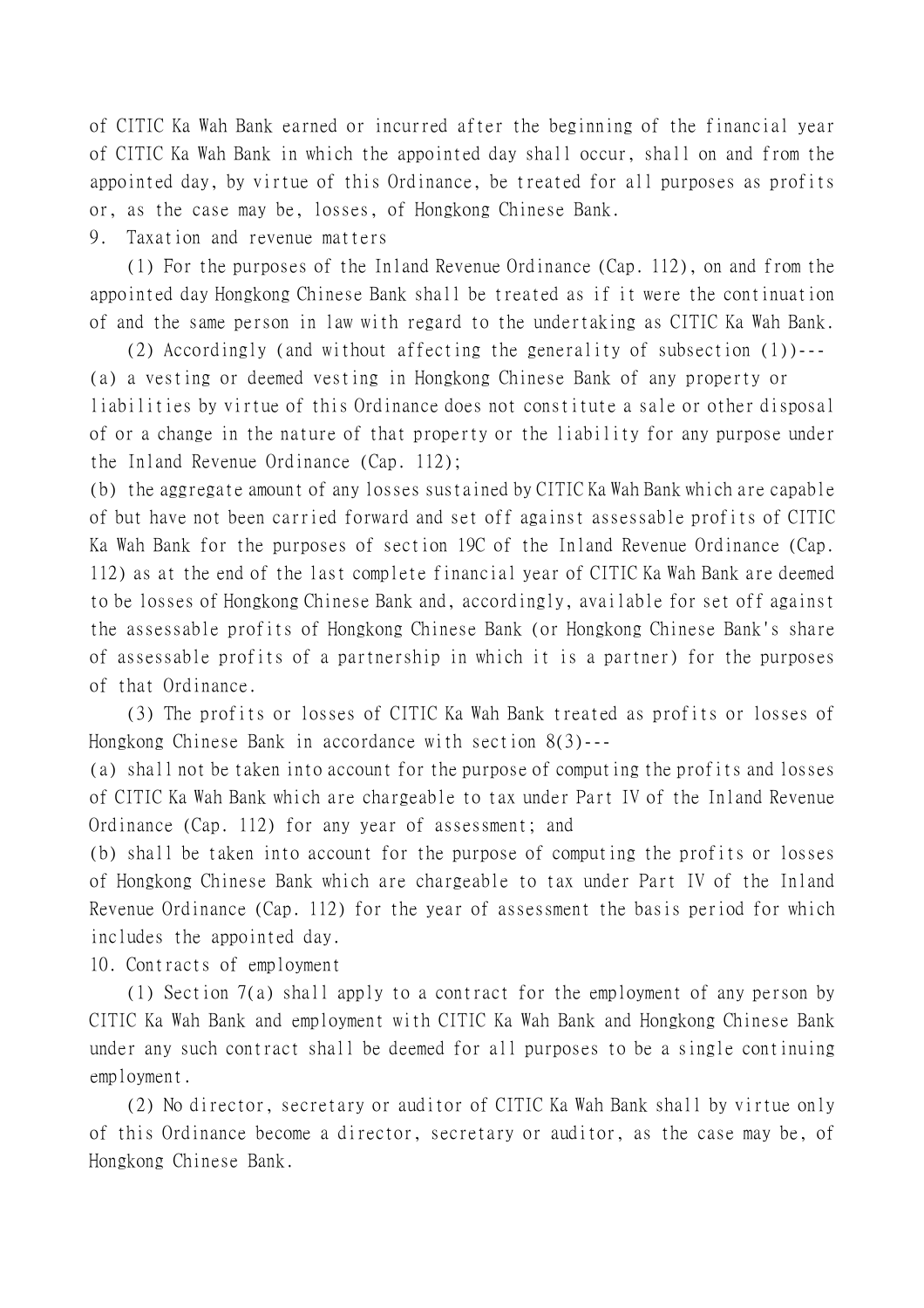11. Pensions, provident funds and gratuity benefits

(1) The deeds and rules constituting or relating to the occupational retirement scheme established in Hong Kong and known as The Ka Wah Bank Group Provident Fund and the provident fund scheme established in Hong Kong and known as the AIA-JF Premium Mandatory Provident Fund Scheme (友邦怡富強積金優越計劃), and the gratuity benefits payable by CITIC Ka Wah Bank shall, on and from the appointed day, be construed and have effect, so far as the context permits, as if for any reference therein to CITIC Ka Wah Bank there were substituted a reference to Hongkong Chinese Bank in respect of officers or employees of CITIC Ka Wah Bank who become officers or employees of Hongkong Chinese Bank by virtue only of this Ordinance.

(2) No officer or employee of CITIC Ka Wah Bank who becomes an officer or employee of Hongkong Chinese Bank by virtue of this Ordinance shall, by virtue only of this Ordinance, be entitled to participate in the provident fund scheme established in Hong Kong and known as the Zurich-Chinese Bank MPF Scheme---PremierDELUXE (蘇黎世 華人銀行強積金計

劃——顯赫之選), any provident fund schemes of or gratuity payments payable by Hongkong Chinese Bank, and no existing officer or employee of Hongkong Chinese Bank shall, by virtue only of this Ordinance, be entitled to participate in The Ka Wah Bank Group Provident Fund or the AIA-JF Premium Mandatory Provident Fund Scheme (友 邦怡富強積金優越計劃) or any other occupational retirement scheme of, provident fund scheme of, or gratuity benefits payable by CITIC Ka Wah Bank.

12. Waiver of prohibition of merger

(1) Any provision contained in any contract or other document to which Hongkong Chinese Bank or CITIC Ka Wah Bank or any of their respective subsidiaries is a party which prohibits or has the effect of prohibiting the transfer and vesting or deemed transfer and vesting of the undertaking of CITIC Ka Wah Bank in Hongkong Chinese Bank shall be deemed by this Ordinance to have been waived.

(2) Any provision contained in any contract or other document to the effect that a default shall occur or be deemed to occur as a result of the transfer and vesting or deemed transfer and vesting of the undertaking of CITIC Ka Wah Bank in Hongkong Chinese Bank, and to which Hongkong Chinese Bank or CITIC Ka Wah Bank or any of their respective subsidiaries is a party, shall be deemed by this Ordinance to have been waived.

13. Evidence: books and documents

(1) All books and other documents which would, before the appointed day, have been evidence in respect of any matter for or against CITIC Ka Wah Bank shall be admissible in evidence in respect of the same matter for or against Hongkong Chinese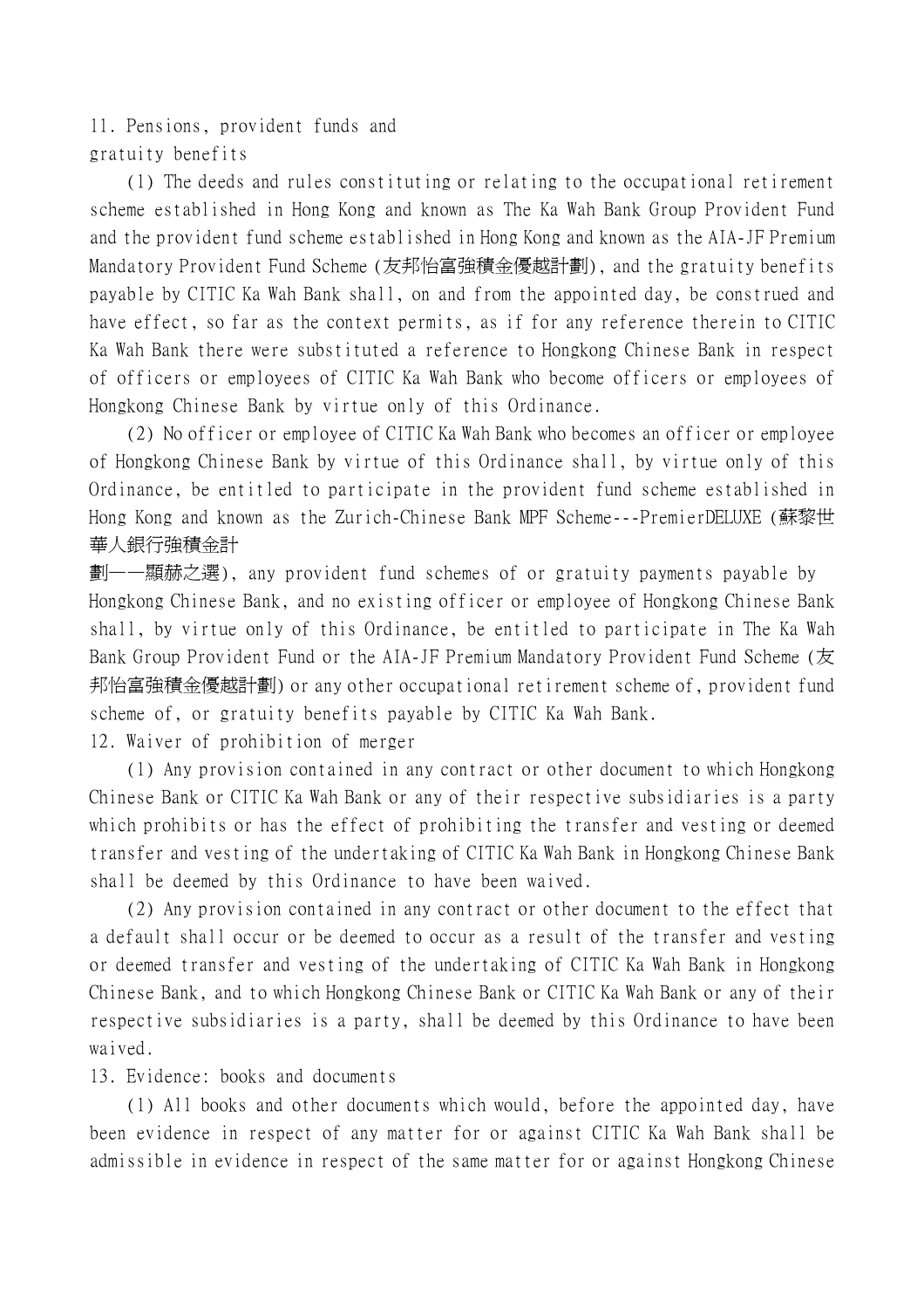Bank.

(2) In this section, "documents" (文件) has the same meaning as in section 46 of the Evidence Ordinance (Cap. 8).

14. Part III of Evidence Ordinance (Cap. 8)

(1) On and from the appointed day, Part III of the Evidence Ordinance (Cap. 8) shall apply to the banker's records of CITIC Ka Wah Bank deemed to be vested in Hongkong Chinese Bank by virtue of this Ordinance, and to entries made in those records before the appointed day, as if such records were the records of Hongkong Chinese Bank.

(2) For the purposes of section 20 of the Evidence Ordinance (Cap. 8), banker's records which are deemed to have become the banker's records of Hongkong Chinese Bank by virtue of this Ordinance shall be deemed to have been the ordinary banker's records of Hongkong Chinese Bank at the time of the making of any entry therein which purports to have been made before the appointed day, and any such entry shall be deemed to have been made in the usual and ordinary course of business.

(3) For the purposes of sections 40 and 41 of the Evidence Ordinance (Cap. 8), documents previously in the custody or control of CITIC Ka Wah Bank shall by virtue of this Ordinance be deemed to be documents previously in the custody or control of Hongkong Chinese Bank.

(4) In this section, "banker's records" (銀行紀錄) shall be construed in accordance with section 2 of the Evidence Ordinance (Cap. 8). 15. Evidence of vesting and transfer

(1) The production of a Government Printer's copy of this Ordinance shall, for all purposes, be conclusive evidence of the vesting and transfer or deemed vesting and transfer of any property and liabilities of CITIC Ka Wah Bank in Hongkong Chinese Bank in accordance with the provisions of this Ordinance.

(2) Without prejudice to the generality of subsection (1)--- (a) a Government Printer's copy of this Ordinance, together with evidence of publication of notice of the appointed day---

(i) shall, in relation to any registered securities transferred to, and vested in, Hongkong Chinese Bank by virtue of this Ordinance, operate for all purposes as a duly executed instrument of transfer in respect of the transfer of such registered securities from CITIC Ka Wah Bank to Hongkong Chinese Bank;

(ii) shall, together with a certified copy of any resolution made pursuant to paragraph (d) of the definition of "excluded property and liabilities" in section 2(1), be sufficient evidence that the property or liabilities mentioned within such a resolution are excluded property and liabilities;

(b) any deed or other document made or executed on or after the appointed day, whereby Hongkong Chinese Bank or CITIC Ka Wah Bank, whether alone or jointly with any other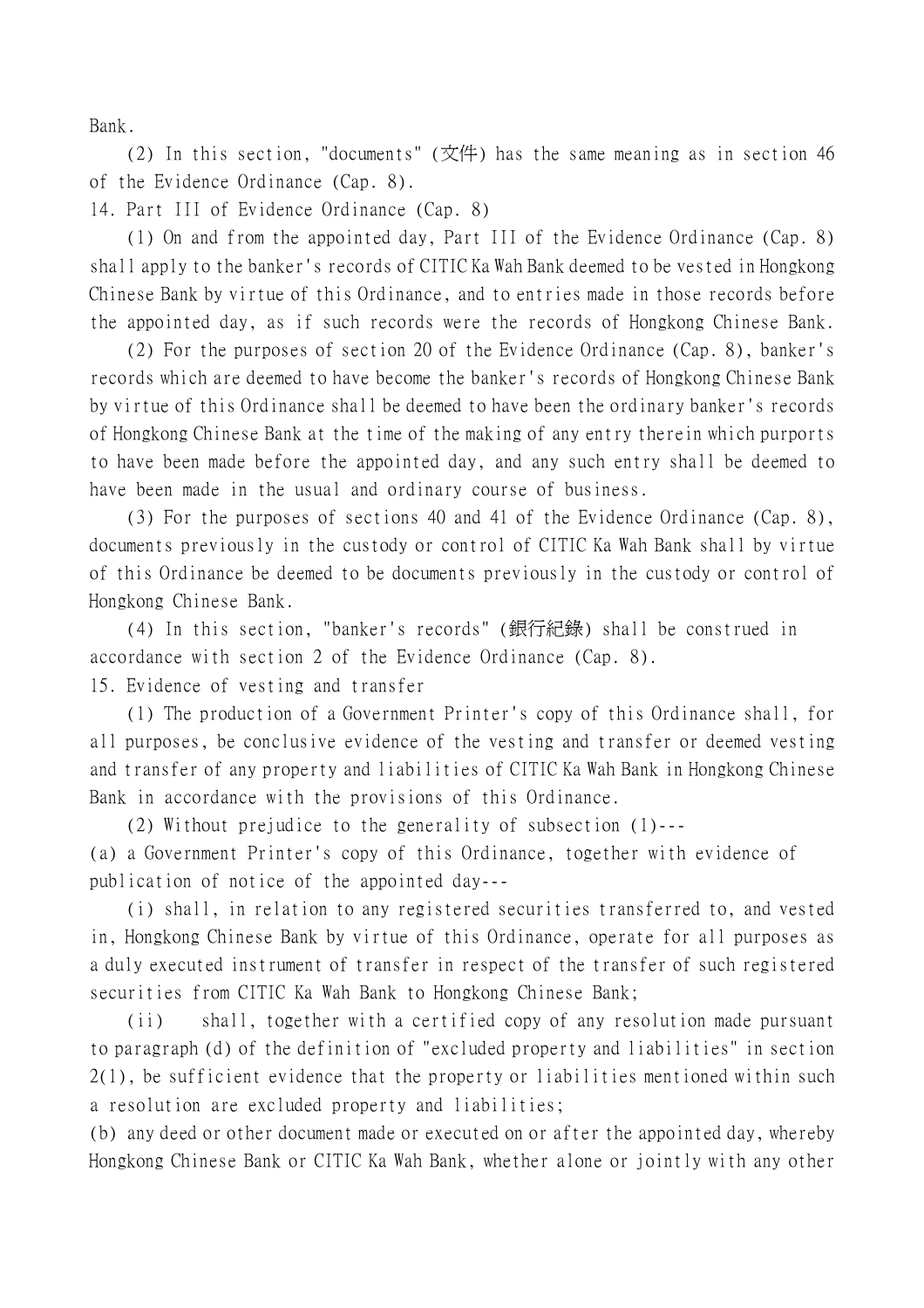person, conveys or transfers, or purports to convey or transfer, to any person (whether for consideration or not), or applies to be registered as the holder or proprietor of, any property held by CITIC Ka Wah Bank immediately before the appointed day and forming part of the undertaking, whether alone or jointly with any other person, shall be sufficient evidence that the interest of CITIC Ka Wah Bank in that property is vested in Hongkong Chinese Bank under this Ordinance;

(c) where there is any other transaction or purported transaction by CITIC Ka Wah Bank or Hongkong Chinese Bank on or after the appointed day in connection with, or in relation to, any property or liabilities which are property or liabilities of CITIC Ka Wah Bank immediately before that day and forming part of the undertaking, it shall be deemed in favour of any other party to the transaction, or any person claiming through or under him, that Hongkong Chinese Bank has full power and authority for that transaction as if the property or liabilities were vested in it under this Ordinance;

(d) a certificate given by or on behalf of Hongkong Chinese Bank at any time that any property or liabilities specified in the certificate (which property or liabilities immediately before the appointed day is the property or liabilities of CITIC Ka Wah Bank) is or, as the case may be, is not, deemed to be vested in Hongkong Chinese Bank under this Ordinance, shall be conclusive evidence for all purposes of the fact so certified.

(3) Nothing in subsection (2)(c) or (d) shall affect the liability of CITIC Ka Wah Bank and Hongkong Chinese Bank to the other of them in respect of anything done, or purporting to have been done, by either of them in connection with, or in relation to, any property or liabilities.

 $(4)$  In subsection  $(2)$ ---

(a) "convey" (轉易) includes mortgage, charge, lease, assent, vest by way of vesting declaration or vesting instrument, disclaim, release or otherwise assure; and (b) "registered securities" (註冊證券) means shares, stocks, debentures, loans, bonds, units of a unit trust scheme or other shares of the investments subject to the trusts of such a scheme, and other securities of any description which are transferable and the holders of which are entered in a register (whether maintained in Hong Kong or not).

(5) Nothing in this section applies to any property falling within section  $5(2)$ .

16. Interests in land

(1) The vesting and deemed vesting in Hongkong Chinese Bank of an interest in land by virtue of this Ordinance shall not---

(a) constitute an acquisition, disposal, assignment, transfer or parting with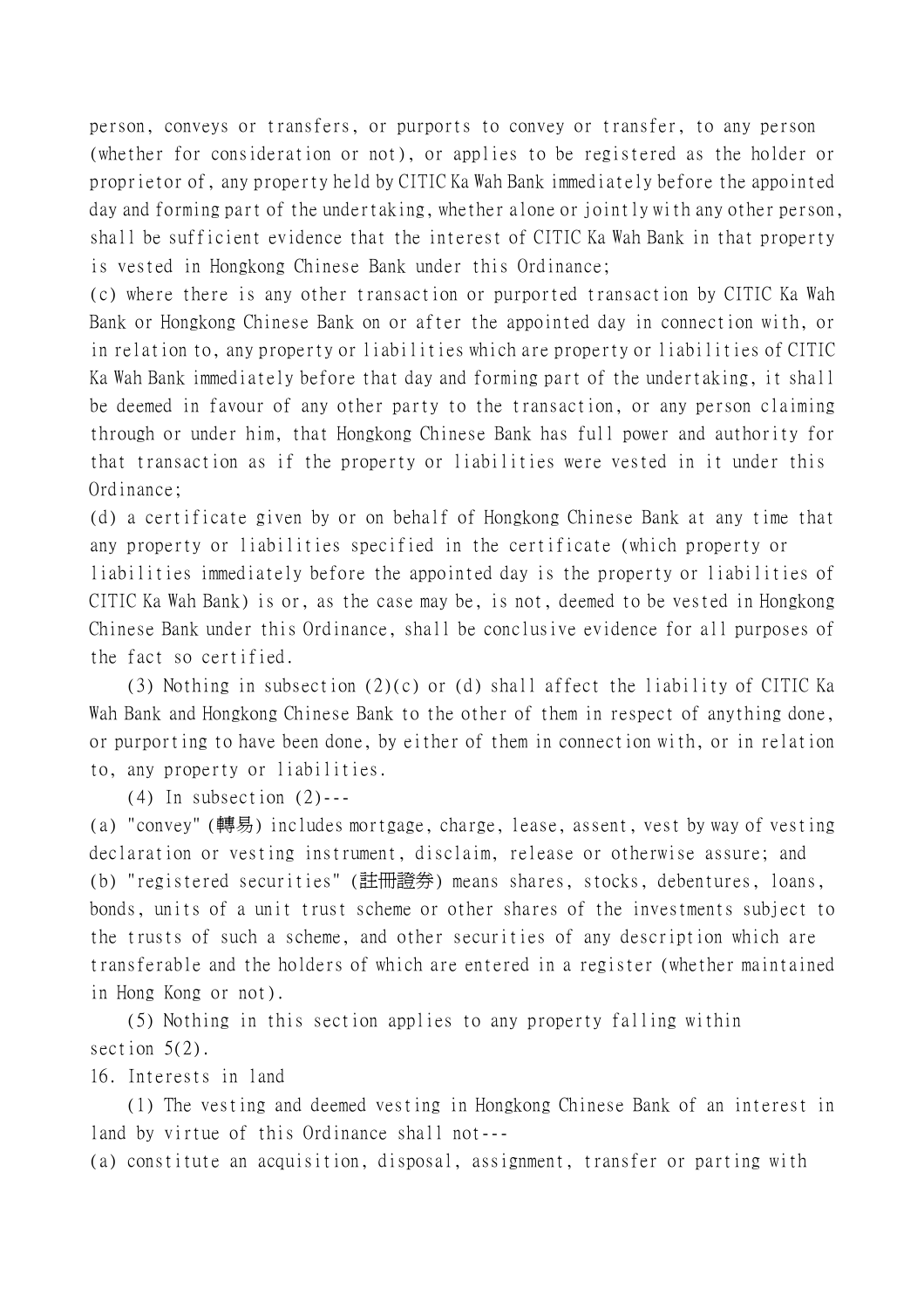possession of that interest for the purposes of section  $53(4)(a)$  or  $(7)(a)$ ,  $119E(2)$ or 119H(1)(a) of the Landlord and Tenant (Consolidation) Ordinance (Cap. 7); or (b) constitute an assignment or underlease of, or an agreement to assign or underlet, that interest for the purposes of section 6(1)(b) of the Landlord and Tenant (Consolidation) Ordinance (Cap. 7); or

(c) operate so as to merge any leasehold interest in the reversion expectant on it; or

(d) constitute an assignment, transfer, devolution, parting with possession, dealing with or other disposition of that interest for the purposes of any provision contained in any instrument concerning or affecting that interest; or

(e) operate as a breach of covenant or condition against alienation; or

(f) give rise to any forfeiture, damages or other right of action; or

(g) invalidate or discharge any contract or security interest; or

(h) extinguish, affect, vary, diminish or postpone any priority of that interest, whether under the Land Registration Ordinance (Cap. 128), at law or in equity.

(2) All existing registration of any interest in land in the name of CITIC Ka Wah Bank (whether alone or with any other person) vested in Hongkong Chinese Bank by virtue of this Ordinance and all existing registration of any interest in land in the name of Hongkong Chinese Bank (whether alone or with any other person) immediately before the appointed day shall be construed and have effect on and from the appointed day as if the name "CITIC Ka Wah Bank Limited 中信嘉華銀行有限公司" had been entered on the land register instead of the name of CITIC Ka Wah Bank or Hongkong Chinese Bank, as the case may be.

(3) All existing registration of any interest in land in the name of CITIC Ka Wah Bank (whether alone or with any other person) not vested in Hongkong Chinese Bank by virtue of this Ordinance shall be construed and have effect on and from the appointed day as if the name "CITIC International Financial Holdings Limited 中信 國際金融控股有限公司" had been entered on the land register instead of the name of CITIC Ka Wah Bank.

(4) To enable Hongkong Chinese Bank to complete title, if thought fit, to any property transferred to it and vested or deemed to be vested in it by virtue of this Ordinance by notice of title, deed, instrument or otherwise, or to deduce title, this Ordinance shall be deemed to be, and may be used as an assignment, conveyance, transfer or, as the case may be, general disposition of such property in favour of Hongkong Chinese Bank.

(5) Hongkong Chinese Bank shall register or cause to be registered in the Land Registry a Government Printer's copy of this Ordinance against a property transferred to it and vested or deemed to be vested in it by virtue of this Ordinance in respect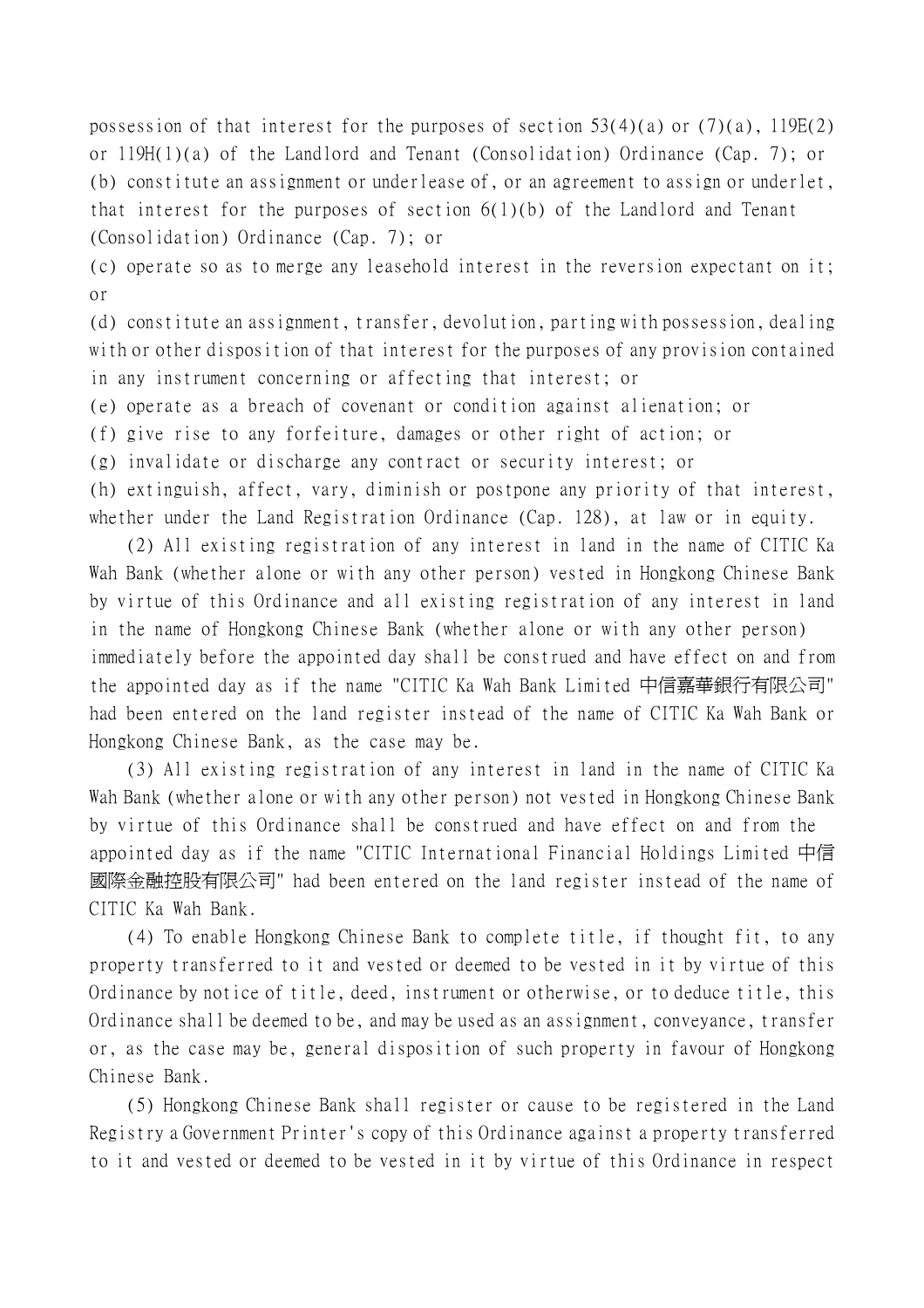of the vesting of all the properties of CITIC Ka Wah Bank transferred to and vested or deemed to be vested in Hongkong Chinese Bank by virtue of this Ordinance.

(6) For the avoidance of doubt, nothing in this section shall exempt Hongkong Chinese Bank or CITIC Ka Wah Bank from the provisions of the Stamp Duty Ordinance (Cap. 117).

17. Saving for enactments concerning

banking institutions

Nothing in this Ordinance shall exempt CITIC Ka Wah Bank or Hongkong Chinese Bank or any subsidiary of CITIC Ka Wah Bank or Hongkong Chinese Bank from the provisions of any enactment regulating the carrying on of the business of any of them. 18. Saving for companies

Nothing in this Ordinance shall prejudice the powers of Hongkong Chinese Bank to alter its memorandum and articles of association or to dispose of, or deal with, its property, security interests or liabilities or to carry on or discontinue any part of its business; and nothing in this Ordinance shall prejudice the powers of CITIC Ka Wah Bank to alter its memorandum and articles of association or to dispose of, or deal with, its property, security interests or liabilities before the appointed day.

## 19. Saving

Nothing in this Ordinance shall affect or be deemed to affect the rights of the Central Authorities or the Government of the Hong Kong Special Administrative Region under the Basic Law and other laws, or the rights of any body politic or corporate or of any other person except such as are mentioned in this Ordinance and those claiming by, from or under them.

Explanatory Memorandum

The purpose of this Bill is to transfer the undertaking of CITIC Ka Wah Bank Limited to The Hong Kong Chinese Bank, Limited. Both CITIC Ka Wah Bank Limited and The Hong Kong Chinese Bank, Limited are banks licensed under the Banking Ordinance (Cap. 155) and are incorporated in Hong Kong.

2. The Bill provides for the vesting or deemed vesting of the undertaking of CITIC Ka Wah Bank Limited in The Hong Kong Chinese Bank, Limited on the appointed day (clause 5), for the change of name of CITIC Ka Wah Bank Limited and The Hong Kong Chinese Bank, Limited and revocation of the banking licence of CITIC Ka Wah Bank Limited (clause 4) and contains a number of supplementary provisions relating, inter alia, to the effect of the vesting in relation to trusts and wills (clause 6), the accounting treatment of CITIC Ka Wah Bank Limited and The Hong Kong Chinese Bank, Limited (clause 8), taxation matters (clause 9), the relationship with customers, borrowers,

employees and other third parties (clauses 7, 10, 11 and 12), and evidence (clauses